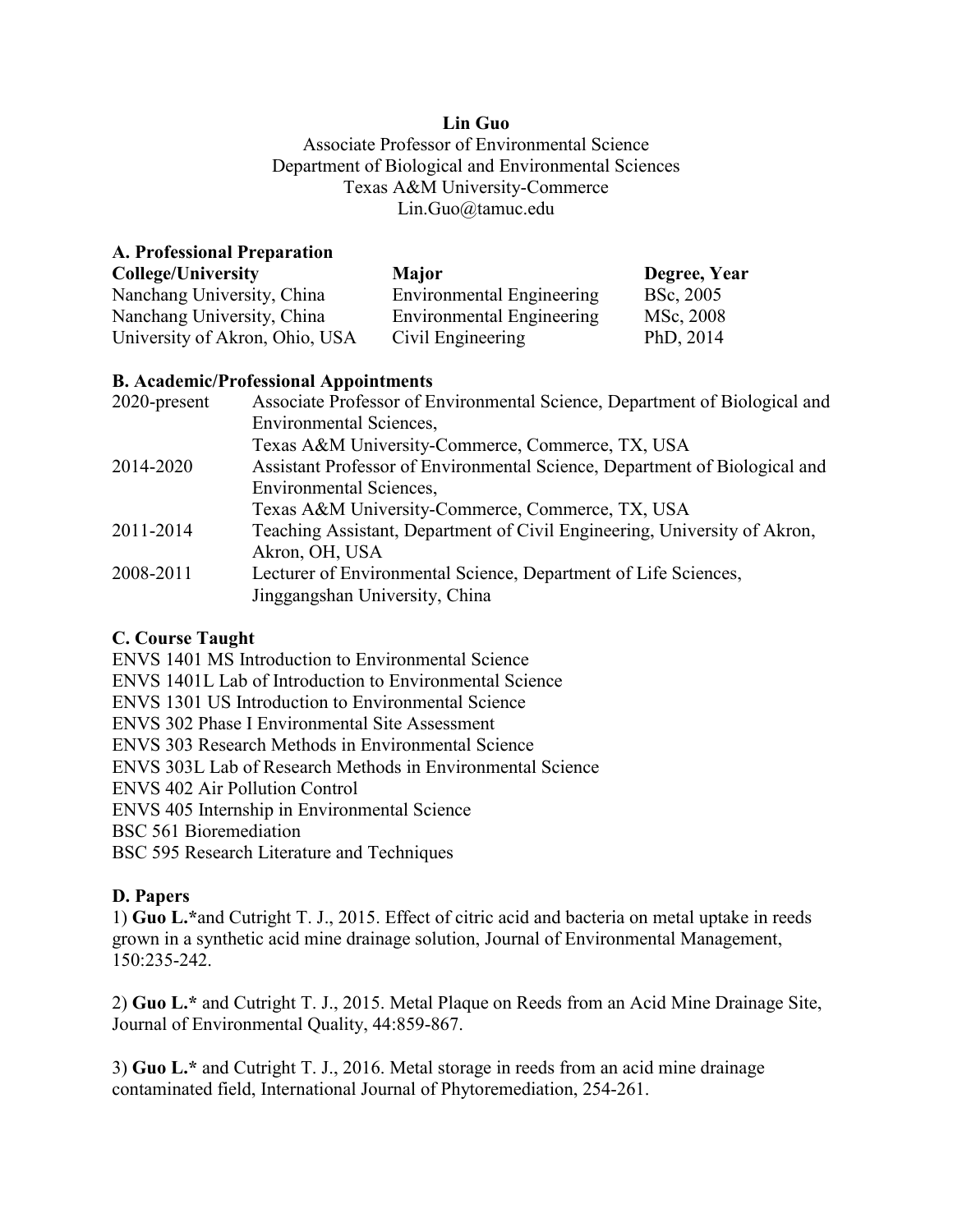4) **Guo L.\***and Cutright T. J., 2016. Bioaccumulation of metals in reeds collected from an acid mine drainage contaminated site in winter and spring, Environmental Technology, 37:1821- 1828.

5) Yang J., Liu Z., Wan X., Zhen G., Yang J, Zhang X., **Guo L.** and Wang X., 2016. Interaction between sulfur and lead in toxicity, iron plaque formation and lead accumulation in rice plant, Ecotoxicology and Environmental Safety, 128:206-212.

6) Perry B.J., Sutton C.A., **Guo L.\***, Yan X. and Yang J. 2018. Metal uptake in reeds from "flowback" fluids, Polish Journal of Environmental Studies, 231-236.

7) **Guo L.\*** and Cutright T. J., 2018, Potential of citric acid to alter pH and metal uptake in reeds in acid mine drainage solutions; Water and Environment Journal, 333-340.

8) Gonzalez A.N. and **Guo L\***, 2019. The potential of *Lemna minor* to uptake iron in water, Journal of Environmental Science and Engineering, 7:268-273.

9) **Guo L.\*,** Perry B.J., Sutton C.A., Yan X. and Yang J. 2019. Using reed to clean strontium and barium contaminated solutions, Fresenius Environmental Bulletin and Advances in Food Sciences, 28:3270-3275.

10) Guo J., Yang J., Yang J\*., Chen T. and **Guo L.**, 2019. Subcellular cadmium distribution and antioxidant enzymatic activities in the leaves of four *Hylotelephium spectable* population exhibit differences in phytoremediation potential, International Journal of Phytoremediation, 21(3):209- 216.

11) Crafton E, Pritchard, C., **Guo L**., Senko J.M. and Cutright T. J.\*, 2019. Dynamics of Mn removal in an acid mine drainage treatment system over 13 years after installation, Environmental Earth Sciences, 78(1):10-38.

12) **Guo L.\*** and Cutright T. J., Comparison of metal accumulation in reeds cultured in acid mine drainage solutions and soils; Soil and Sediment Contamination An International Journal, DOI: https://doi.org/10.1080/15320383.2019.1647128, 2019.

13) Wang, S., Zhao, D., Zeng, J. Xu H, Huang R, Jiao C and Guo L.Variations of bacterial community during the decomposition of Microcystis under different temperatures and biomass. BMC Microbiol 19, 207 (2019) doi:10.1186/s12866-019-1585-5

14) Zhang X, He R, Su R, Zeng J\*, Zhou Q , Huang R, Zhao D, **Guo L**, He F, Yu Z, The composition and co-occurrence network of the rhizosphere bacterial community of two emergent macrophytes and its implications for phytoremediation, Marine and Freshwater Research. 72(7) 1053-1064, 2021.